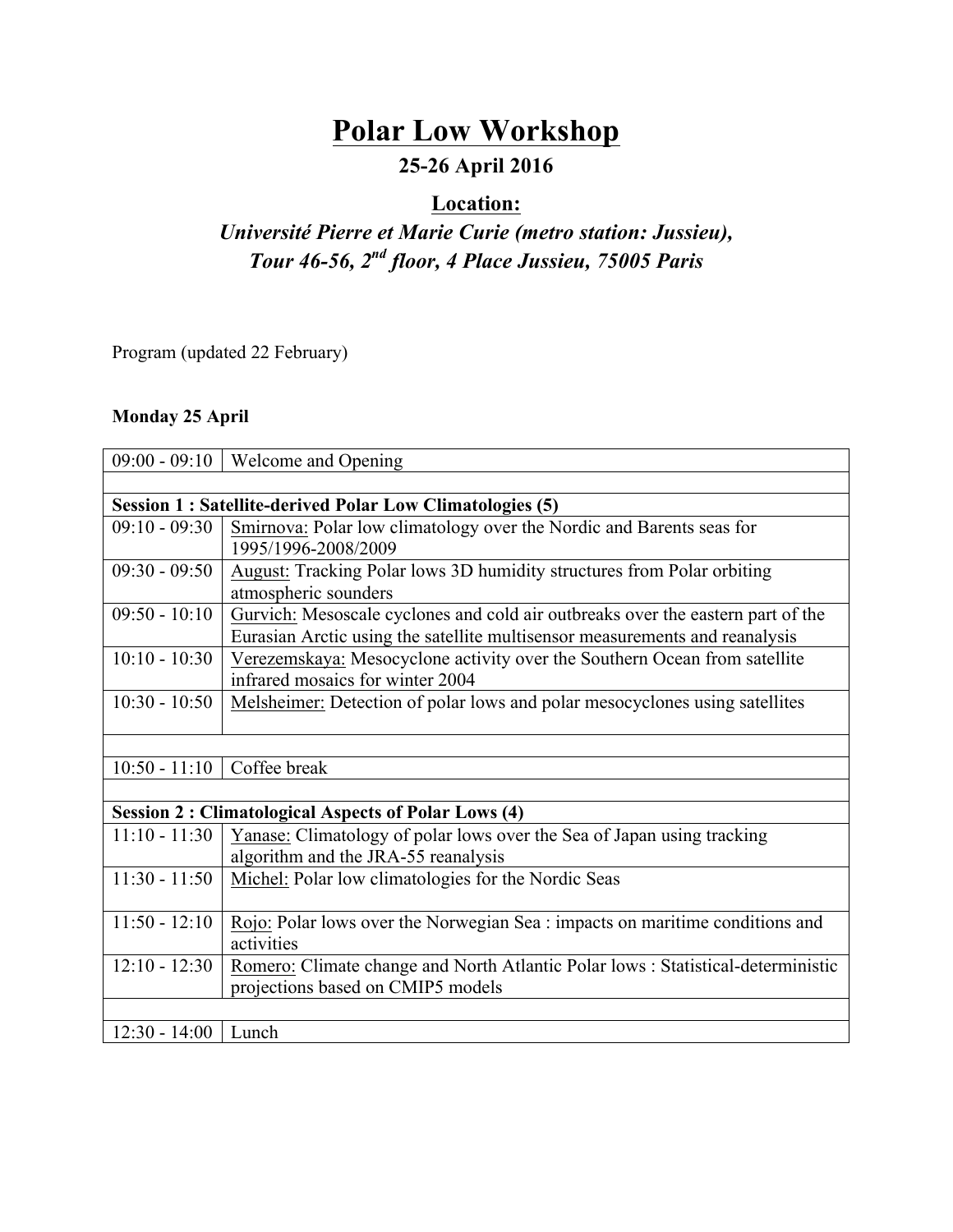| Session 3 : Representation and Detection of Polar Lows in Reanalyses and Model Data (6) |                                                                                  |  |
|-----------------------------------------------------------------------------------------|----------------------------------------------------------------------------------|--|
| $14:00 - 14:20$                                                                         | Moore: Impact of Resolution on the Representation of Polar Lows over the         |  |
|                                                                                         | Nordic Seas                                                                      |  |
| $14:20 - 14:40$                                                                         | Chaboureau: Polar lows over the Nordic Seas : Improved Representation in         |  |
|                                                                                         | ERA-Interim compared to ERA-40 and the impact on downscaled simulations          |  |
| $14:40 - 15:00$                                                                         | Bresson: Applying an objective Polar Low identification scheme to two high-      |  |
|                                                                                         | resolution atmospheric reanalyses                                                |  |
| $15:00 - 15:20$                                                                         | Golubkin: Representation of different polar low lists in two reanalysis datasets |  |
| $15:20 - 15:40$                                                                         | Carleton: Ocean-Atmosphere environments of Sub-Antarctic Cold-air                |  |
|                                                                                         | mesocyclones in winter: depiction by two renalysis datasets for contrasting      |  |
|                                                                                         | adjacent 10-day periods (« Macro-Weather »)                                      |  |
| $15:40 - 16:00$                                                                         | Akperov: Polar lows from an ensemble of regional climate models                  |  |
|                                                                                         |                                                                                  |  |
|                                                                                         |                                                                                  |  |
| $16:00 - 16:20$                                                                         | Coffee break                                                                     |  |
|                                                                                         |                                                                                  |  |
| <b>Session 4: Polar Mesoscale Weather Phenomena (5)</b>                                 |                                                                                  |  |
| $16:20 - 16:40$                                                                         | Moore: Arctic system Reanalysis improvements in topographically-forced winds     |  |
|                                                                                         | near Greenland                                                                   |  |
| $16:40 - 17:00$                                                                         | Gutjahr: Analysis of wind extremes in the Arctic using mesoscale numerical       |  |
|                                                                                         | model simulations                                                                |  |
| $17:00 - 17:20$                                                                         | Papritz: Importance of latent heating in mesocyclones for the decay of cold air  |  |
|                                                                                         | outbreaks : a case study from the Pacific sector of the southern Ocean           |  |
| $17:20 - 17:40$                                                                         | Zhang (by Fu): Statistical analyses of explosive cyclones over the northern      |  |
|                                                                                         | Pacific from 2000 to 2015                                                        |  |
|                                                                                         |                                                                                  |  |
| $17:40 - 18:30$                                                                         | Discussion                                                                       |  |
|                                                                                         |                                                                                  |  |
| 19:30                                                                                   | <b>Dinner at Restaurant LE PROCOPE (complimentary)</b>                           |  |
|                                                                                         | Directions will be given during the workshop.                                    |  |